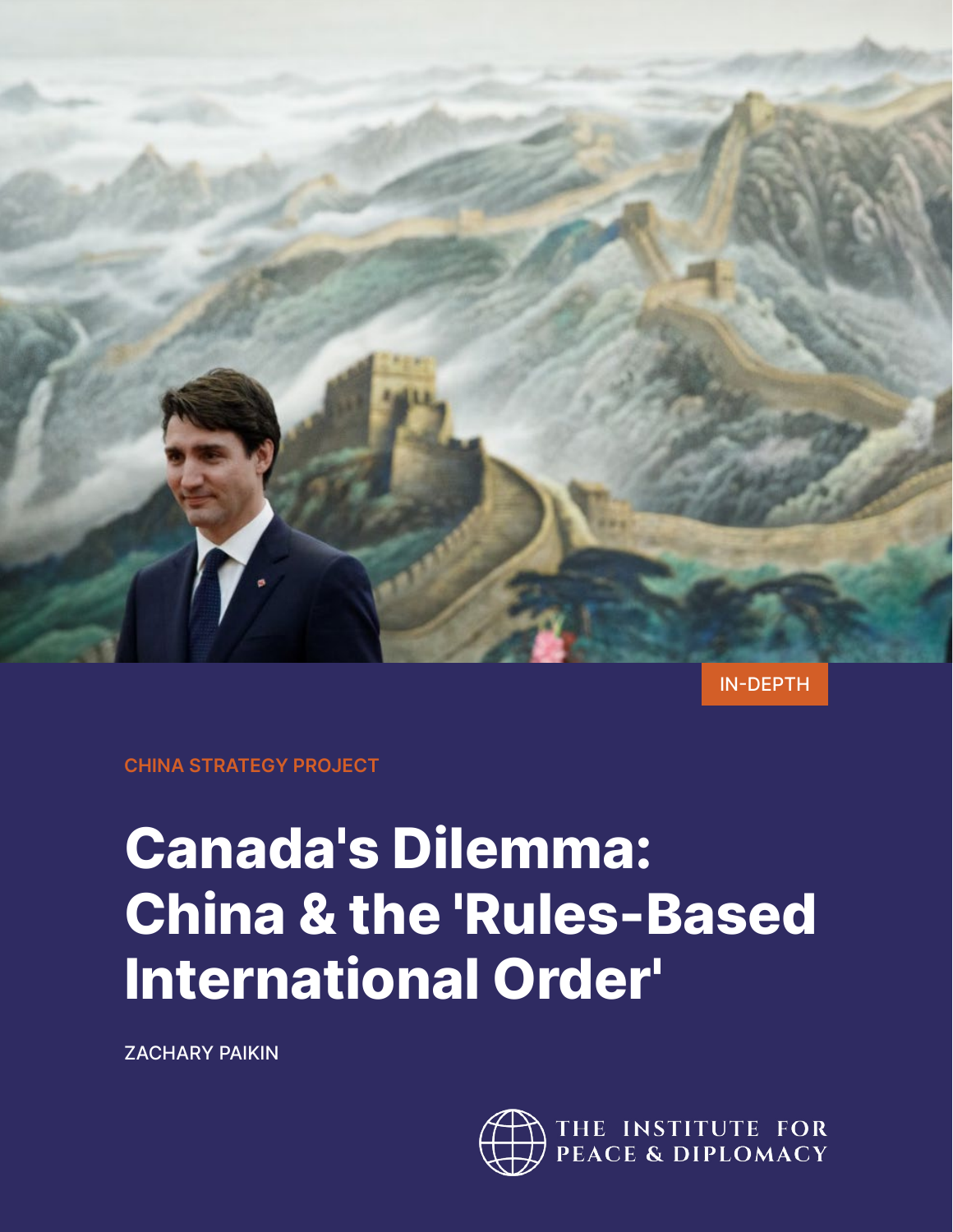It is widely acknowledged that the rulesbased international order is in crisis. Russian revanchism has destroyed Europe's collective security architecture, while persistent North-South disputes threaten the smooth functioning of global multilateralism. But it is China's steady rise that presents the more long-term and formidable challenge to the status quo, even if Beijing has benefited to a significant extent from the existing order.

Often characterized as a "middle power", Canada is said to retain a major stake in the survival of the rules-based order. Encouraging China to adhere to existing international norms – whether through engagement, coercion, or a combination of both – is therefore thought to be a core foreign policy imperative for Ottawa if it wishes to preserve the international conditions which have underpinned Canadian prosperity and security since World War II.

This paper takes issue with both aspects of this conventional narrative. First, it is not merely the rules-based international order that is in crisis. Rather, in addition to the flaws inherent to the concept of "rules-based order" itself, the more significant development is that any recognizable form of order appears implausible today. Second, although Canada may retain a stake in the survival of rules-based multilateralism for other reasons (such as its reliance on international trade), its preferred vision of international order does not flow from its supposed middle power status. This is because Canada is no longer a middle power.

Both of these facts should inform Canada's approach toward relations with China, as well as the scope and goals of Canadian foreign policy more broadly. Specifically, in spite of recent tensions in the Canada-China relationship, Ottawa would be wise to adopt a posture rooted in caution

and restraint, cooperating with Washington on the security implications of China's rise where necessary while keeping the door open to engagement with Beijing where possible.

### **Rules-Based Order?**

The term "rules-based international order", at the heart of Canada's foreign policy since a 2017 [speech](https://www.canada.ca/en/global-affairs/news/2017/06/address_by_ministerfreelandoncanadasforeignpolicypriorities.html) to Parliament delivered by then-Foreign Affairs Minister Chrystia Freeland, comes with obvious appeal. Its imagery clearly draws a line in the sand between previous historical eras and the present day. Unlike the 19th and 20th centuries which were based on spheres of influence and "might makes right", so the argument goes, the post-World War II era has gradually sought to enmesh states into a form of interaction rooted in multilateral institutions and rules-based cooperation.

However, the term "rules-based order" suffers from three key deficiencies.

The first – and simplest – is definitional: Whether the word "rules" is interpreted loosely or strictly, the concept of "rules-based order" becomes problematic. The looser definition is undermined by the fact that all orders are, to some extent, based on rules (whether formal or informal), if only to render state behaviour more predictable. The stricter understanding of rules – rooted in "thick" multilateral institutions and an extensive body of international law – may make the distinction clearer between the characteristics of the post-World War II system and those of previous eras. However, as Patrick Porter has [illustrated,](https://nationalinterest.org/blog/the-skeptics/sorry-folks-there-no-rules-based-world-order-17497) this makes the term "rules-based order" oxymoronic: Strict rules suggest the need for rigidity in their application, whereas the task of preserving order inevitably requires compromise.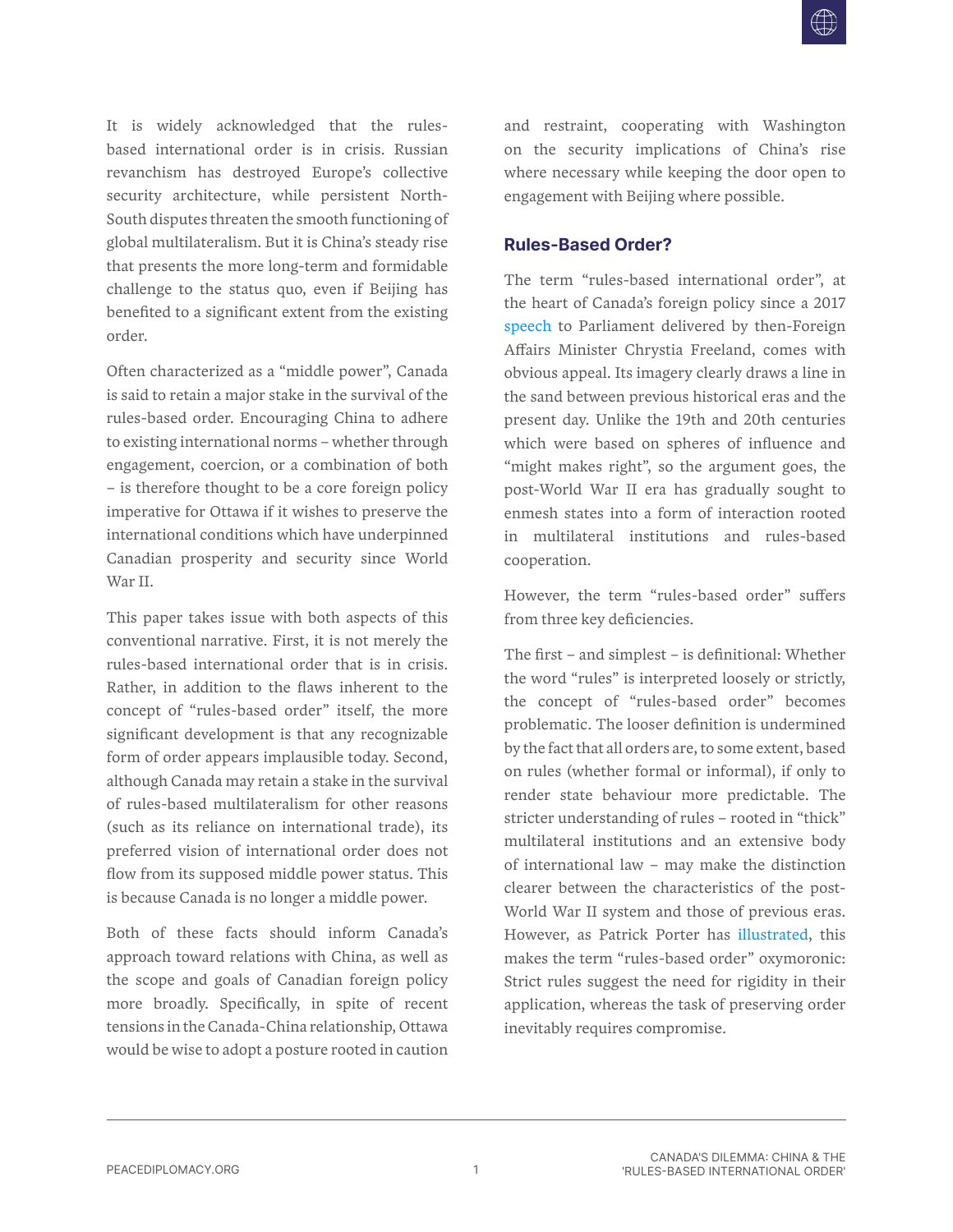The second, perhaps more complex issue concerns the perceived legitimacy of the rules themselves. Today's changing global balance of power has been accompanied by great powers contesting the norms which should underpin the international order. As such, while it may be in vogue for Western leaders to insist that China must respect the established rules, this entirely misses the point. Norms are political by their very nature, as they are the product of struggles to shape their content and meaning. The question not only of what rules, but also of whose rules, should apply is impossible to avoid.

Seen from this perspective, the term "rulesbased international order" is viewed in Beijing not as a neutral term or objective description of the status quo, but rather as a rhetorical device through which the West attempts to set the terms of international engagement at China's expense. Simply put, [hectoring](https://www.youtube.com/watch?v=pomcmrBJJSU) China over the need for it to respect the "rules-based international order" is going to get Western countries nowhere. With US President Joe Biden openly [declaring](https://asia.nikkei.com/Politics/International-relations/Biden-s-Asia-policy/Biden-We-are-in-a-competition-with-China-to-win-the-21st-century) that his country is in a contest with China to "win the 21st century", statements [insisting](https://www.reuters.com/world/asia-pacific/blinken-say-china-strategy-is-about-rules-based-order-not-new-cold-war-2022-05-26/) that Washington has no qualms with Beijing's growing power and only wants it to "adhere to international rules" will ring hollow.

#### **The First Global Order**

The third issue is perhaps the most profound: Not only does the rules-based order appear existentially threatened, but it is becoming increasingly impossible to imagine an order of any kind capable of responding to the challenges of today.

Throughout modern history, other forms of order have existed besides the "rules-based" variety visible over recent decades. Hegemony, spheres

of influence, and great power concerts have all served to provide order of one sort or another. Yet none of them appears fully capable of structuring interstate relations today.

Today's return of great power rivalry is owed precisely to the failure of the United States to exercise a singular hegemony over all other powers. The contemporary international order of global scope is simply too culturally diverse – and its distribution of power too diffuse – for a single state to dominate, even if Washington remains far ahead of its peer competitors in economic, military and technological terms. This is something that Henry Kissinger recognized as early as 1994 in his seminal tome Diplomacy. Richard Ned Lebow further [notes](https://www.cambridge.org/core/books/rise-and-fall-of-political-orders/70F897513C73A63704A86FEA0494C715) that, due to the postwar growth of Europe and Japan, alternative centres of power have existed for decades which have prevented the international order from being fully "unipolar". Simply put, the United States (or even the wider West) will not be able to entrench a uniform "liberal international order", rooted in a single set of political values, in which it is the only term-setting power.

Post-Cold War efforts to construct a liberal international order of global scope are also the reason why a great power concert cannot provide an alternative source of order today. In the 19th century, the European great powers famously agreed to uphold a balance of power amongst themselves, known as the Concert of Europe or Congress System. By contrast, not only is there no equilibrium to uphold today given the scale of US pre-eminence, there is also no agreement between the great powers on the principles which should structure interstate relations.

This disagreement has played out most recently in the diplomatic crisis over Ukraine, in which the Western insistence on Kyiv's "right to choose"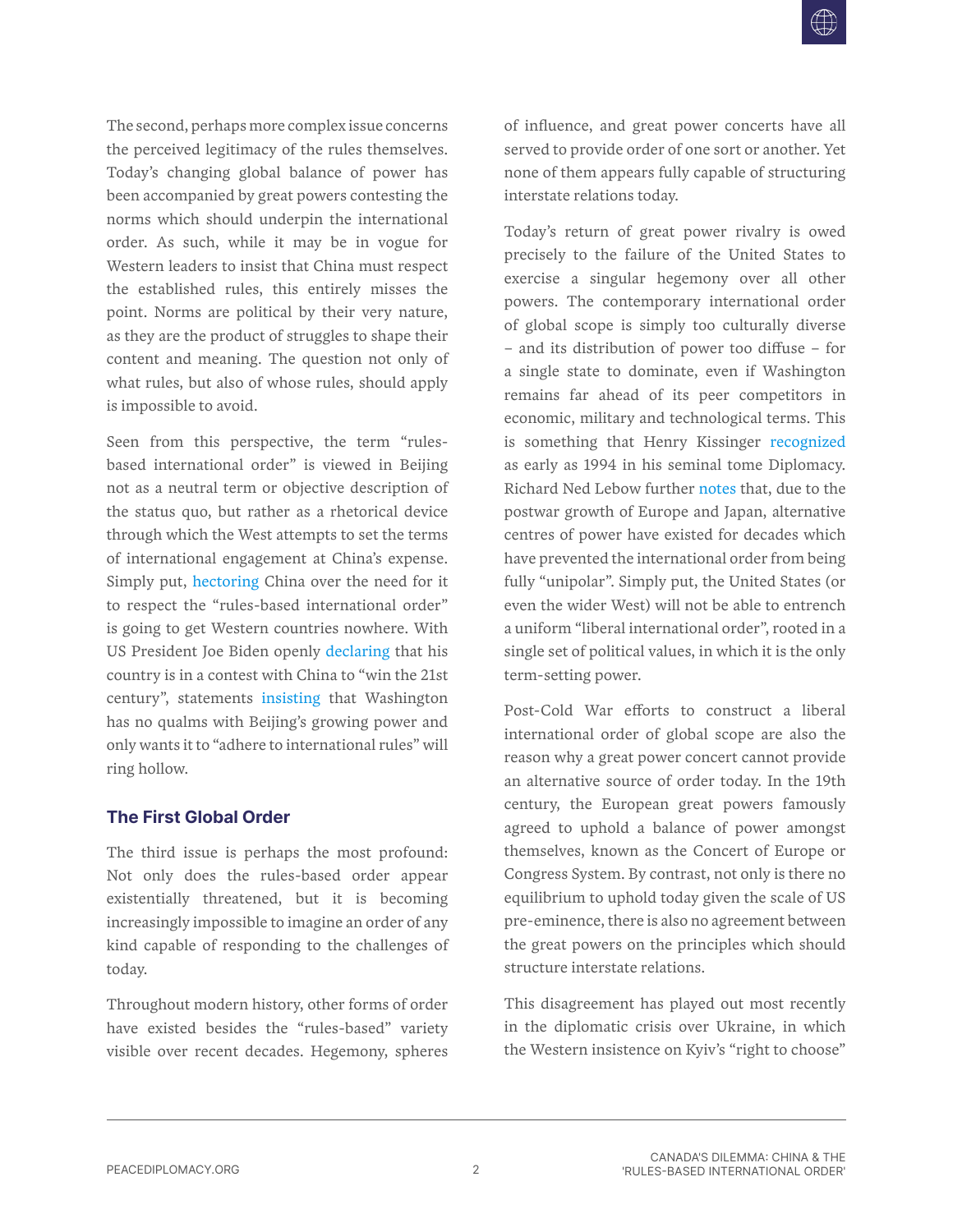its geopolitical orientation clashed with Russia's pretensions to special great power privileges, tragically culminating in war. Washington's vision of a "liberal international order", in which other great powers agree to transform their economic and political systems and accept their place in a US-led international system, is manifestly incompatible with the polycentric conceptions of international order prevalent in Moscow and Beijing. So long as these fundamentally different visions of order coexist, cooperation between great powers will remain selective at best.

If a great power concert is no longer realistic, then one might expect spheres of influence to emerge and provide a modicum of order (even if unjustly), much like during the Cold War. However, states are no longer easily subsumed into a great power's sphere of influence. In Asia, for instance, many leading states do not wish to choose definitively between Washington and Beijing, preferring to maximize the benefits of US security guarantees and economic relations with China simultaneously. Indeed, the United States has even had difficulty bringing so-called "rogue states" such as Venezuela, Iran and North Korea to heel.

Several features of the contemporary international order leave smaller countries [well equipped](https://www.cirsd.org/en/horizons/horizons-winter-2021-issue-no-18/masters-of-our-fate) to resist great power pressures: an integrated global economy allows countries to transcend some of the limitations imposed by geography and reduces the incentives of territorial conquest, a quasi-multipolar balance of power gives states the ability to play great powers off against one another, and restrictions on the use of force have altered perceptions of legitimate state behaviour. While great power competition can generate a tremendous amount of disorder and make multilateral cooperation more difficult, the great powers alone can no longer impose their will on the entirety of the international system.

What appears to be emerging today, albeit in a rather disorderly fashion, is the world's first truly global international order. The 19th century featured an imperial core and a colonial periphery, the Cold War divided the world into two separate spheres of influence, and the post-Cold War project of building a "liberal international order" was a largely Western prescriptive effort to set the terms of international political life for other states. Only now do we finally appear to be witnessing the formation of something approaching a universal order of sovereign and equal states. It is therefore unsurprising that the ordering mechanisms of previous centuries – including liberal theories of rules-based cooperation – are struggling to provide order today.

#### **Middle Power No More**

The term used most often to describe Canada's place on the world stage is that of a "middle power". Middle power status is cited as one of the principal reasons why Ottawa has played such a significant role in multilateralism since World War II: Unlike the great powers whose competition for influence can often be more unilateral and zero-sum, middle powers not only benefit from the stability provided by rules-based cooperation but also hold enough weight to act as important players in the multilateral system.

Canada may have good reasons for investing in certain forms of rules-based cooperation between states, but middle power status is no longer among them. For one, as outlined above, the rules-based order to which Canada has historically contributed is in crisis precisely because of the competition over who gets to write the rules. The [assertion,](https://link.springer.com/book/10.1057/9781137303769) historically popular with liberal internationalists, that the problems caused by the successes of rules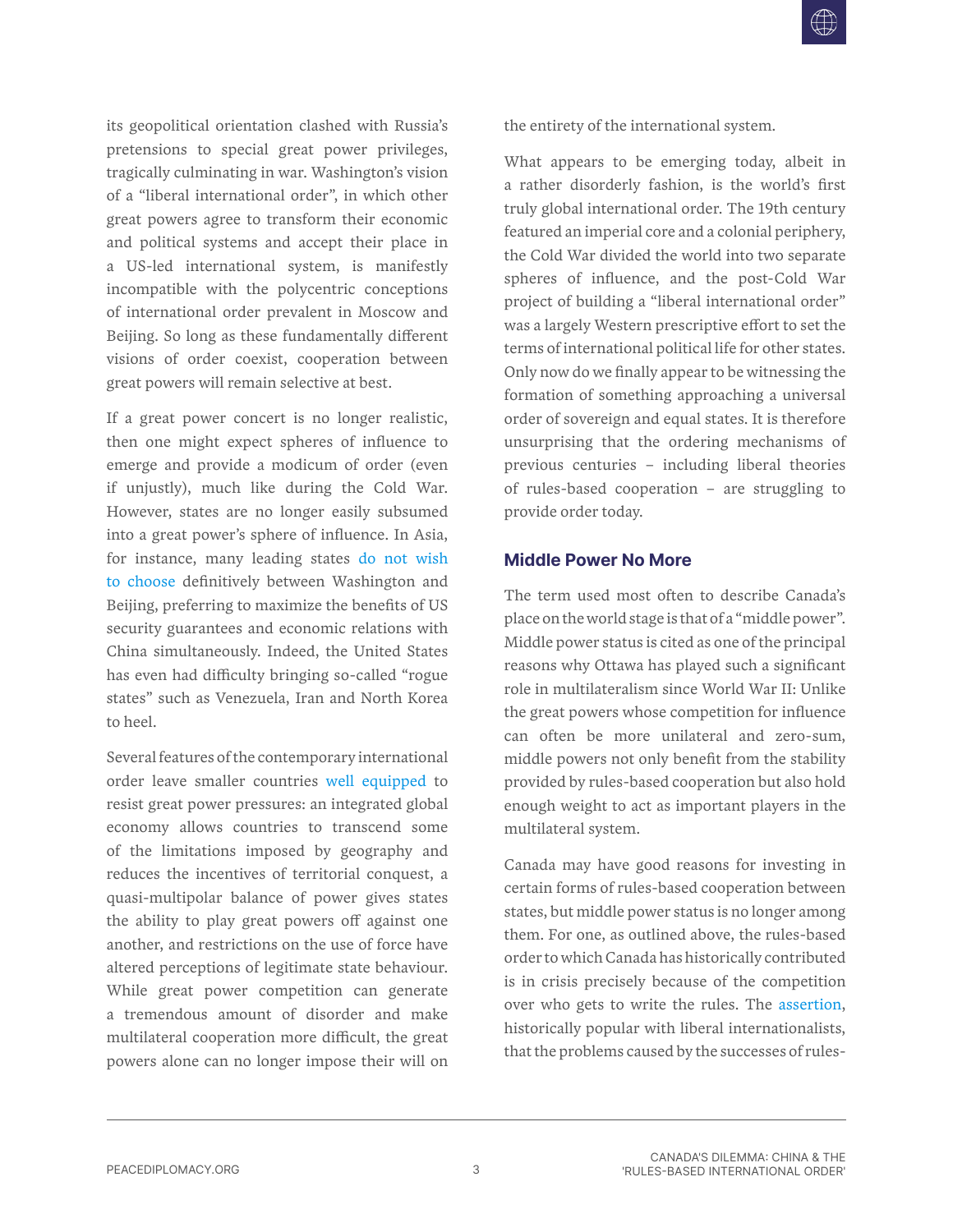based cooperation (e.g., China's rise) can simply be resolved by more rules-based cooperation is blind to this fact.

While multilateralism may be in crisis, Canada's middle power status has largely been eviscerated. Part of this is due to the actions of Canadian governments which have led to Canada's increasing [marginalization](https://www.pulaval.com/produit/marginalise-reflexions-sur-l-isolement-du-canada-dans-les-relations-internationales) from world affairs. This story is already well known, featuring years of chronic [underinvestment](https://www.penguinrandomhouse.ca/books/29354/while-canada-slept-by-andrew-cohen/9780771022760) in the foreign service, the military and foreign aid, together with an unwillingness to devote the necessary energy and political capital to [rethinking](https://ras-nsa.ca/whats-next-managing-traditional-and-new-threats-through-international-cooperation/) Canadian foreign policy at a time of international change. However, Canada's decline from middle power to, quite simply, not a power is also owed to the changing structure of the international order itself – a process which lies [beyond Ottawa's control.](https://peacediplomacy.org/2022/03/24/canadas-international-decline-runs-deeper-than-foreign-policy-decisions/)

The story of 19th-century geopolitics largely centres on the great powers. The Cold War, by contrast, produced a clearer picture of middle power status: Not one of the two superpowers, nor part of the Third World, Canada along with other leading allies of the capitalist bloc could be thought of as middle powers. Yet the end of the Cold War muddied these waters. For one, the economic rise of much of the Global South resulted in Canada's relative influence declining by default. But perhaps more importantly, the collapse of the US-backed "liberal international order" project has changed the definition of what constitutes a middle power.

Although we are witnessing the emergence of the first truly global order, great power rivalry has helped ensure that this order will be fragmented rather than uniform. Certain global issues (e.g., climate change) will persist, but disagreements over which rules, which standards and which powers should dominate the EuroAtlantic and Asia-Pacific theatres has led to the rising importance of regions by default. Nor is regionalism the only cleavage to account for: Suborders within the overall global order [may also](https://www.tandfonline.com/doi/full/10.1080/13523260.2016.1150053)  [emerge](https://www.tandfonline.com/doi/full/10.1080/13523260.2016.1150053) along functional or ideological lines. In this new context, status within the global multilateral system is no longer the primary indicator of what constitutes a middle power.

In a [white paper](https://peacediplomacy.org/2022/03/26/middle-powers-in-the-multipolar-world/) published earlier this year by the Institute for Peace & Diplomacy, middle powers were defined in the emerging, increasingly regionalized international order according to four criteria: enduring regional presence and geographic rootedness, considerable economic and military capacity relative to neighbours, historical and cultural pedigree as civilizational states, and the regionally focused and limited extent of their ambitions. Canada plainly does not meet these criteria.

Even if it were to hold a level of economic and military strength equivalent to that of middle powers from other regions, Canada's relative power in North America leaves it without a region in which to exercise its influence. This distinguishes Canada from Australia, the latter of which more clearly fits the bill of an Asia-Pacific regional middle power. Canada's ability to play the role of Euro-Atlantic middle power has also been curtailed due to Europe's gradual economic and political integration. And rather than regionally focused goals, Canadian foreign policy has often featured its extra-regional (e.g., transatlantic) and global (e.g., multilateral and values-based) dimensions most prominently, attested to by phrases such as "the world needs more Canada" or assertions that Ottawa uses multilateral fora to help it "punch above its weight".

The West's rhetorical response to Russia's invasion of Ukraine, declaring a new age of "democracies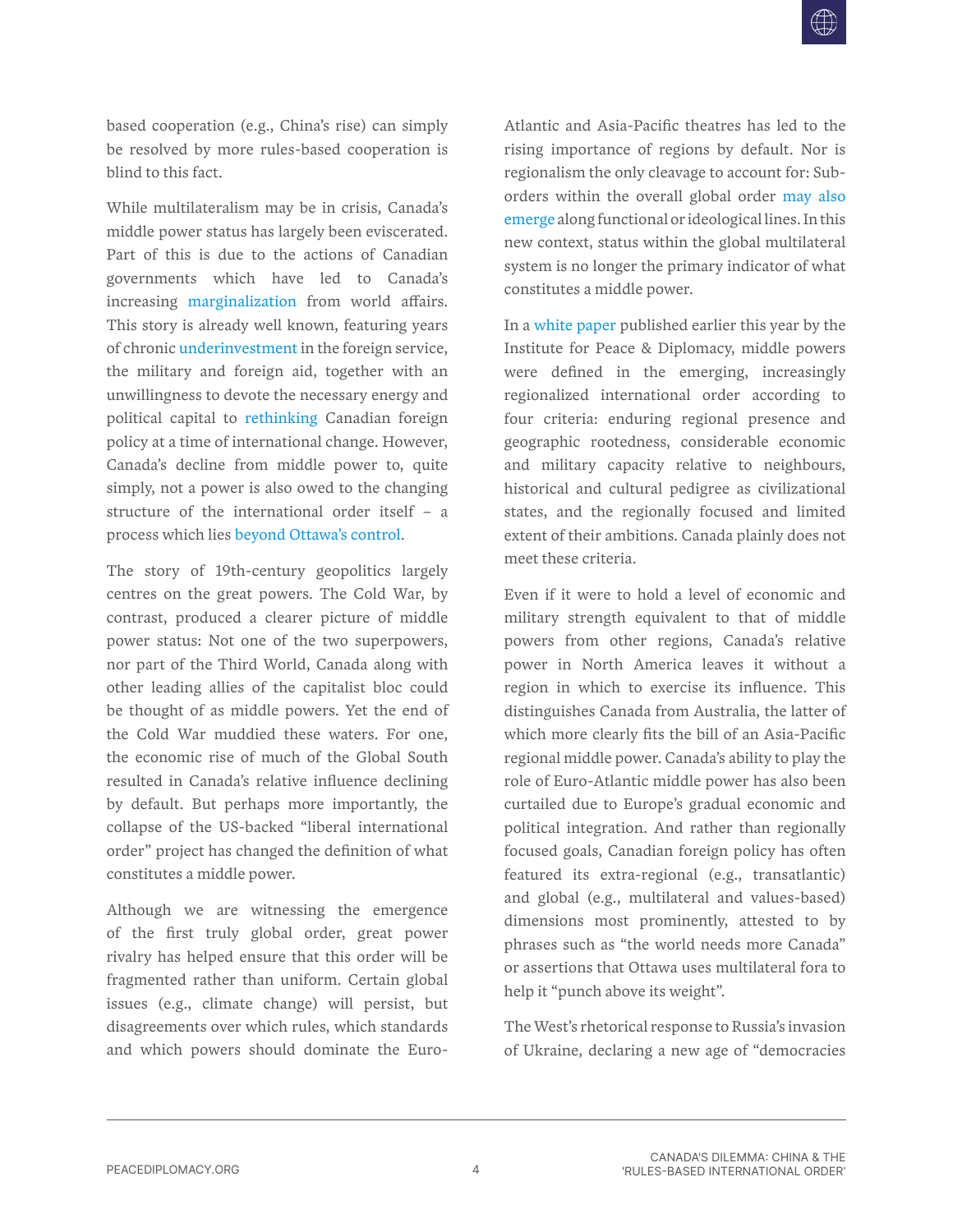vs. autocracies", may seem reassuring to those who wish to reassert Canada's middle power status. But with roughly half the world's population opting to remain neutral, the spheres of influence of the Cold War era will not be so easily reconstructed. Others might see in "niche diplomacy" an opportunity to rediscover Ottawa's traditional role, but an international order in rapid transition renders such niches difficult to identify. With the great powers unlikely to agree to new rules of the game until the outcome of the current contest is determined, Canada is left with the task of ensuring that its fall from middle power stops short of satellite status.

#### **Conclusions**

This paper has argued that Canada's approach toward China should not primarily be based upon pushing Beijing to adhere to the "rulesbased international order". This is due to problems concerning the conceptual and practical viability of "rules-based order", as well as the erosion of Canada's middle power status which has traditionally buttressed its position as an influential player in the multilateral system. This is not to say that mutually acceptable rules of the game between China and Western countries will not need to be found. Rather, the problem lies in the implicit assumption that, in insisting that Beijing adhere to the existing "rules-based international order", China is expected to remain a rule-taker rather than an equal rule-maker even as its relative power increases. This is evidently something that Beijing will never accept.

What *can* be asserted with relative certainty, however, is that some sort of power transition is underway between Washington and Beijing, the timescale and outcome of which remain unclear. China threatens not necessarily to replace the US as a global hegemon, but rather to erode Washington's relative power – if not globally then at least in East Asia. Canada has [lived](https://www.cigionline.org/articles/canadian-national-security-in-historical-perspective/)  through hegemonic power transitions before, having shifted superpower patrons from Britain to America. Today, rather than clinging to the old order, the circumstances call for a Canadian approach rooted in caution and restraint. The uncertain outcome of the current Sino-American competition does not imply that Ottawa should adopt a posture of hedging between Washington and Beijing, but rather that it cooperates with the former on the security implications of China's rise where necessary while keeping the door open to engagement with the latter where possible.

A related question concerns what Canada's relative decline should imply for its wider foreign policy. Simply put, although the challenges facing multilateralism may offer Canada the opportunity to contribute to certain technical fixes such as on trade and climate change, the conditions for Ottawa to play the same international role that it did over previous decades largely no longer exist. In fact, the political risks that any Canadian government would face in launching another bid for a UN Security Council seat after two consecutive defeats aside, Canada's path to winning such a seat may now be exceedingly narrow in a world of regional blocs, irrespective of Ottawa's reduced international profile.

Canada effectively faces two choices: (1) undertake a sustained and concerted effort to reverse its international marginalization or (2) adjust its core foreign policy aims and public discourse to the new reality. Both options are strategically coherent and would embody an attempt to set the terms of Canada's international existence – getting more serious about foreign policy does not necessarily need to imply increasing the size of Canada's international footprint. But this is a choice which should be articulated explicitly,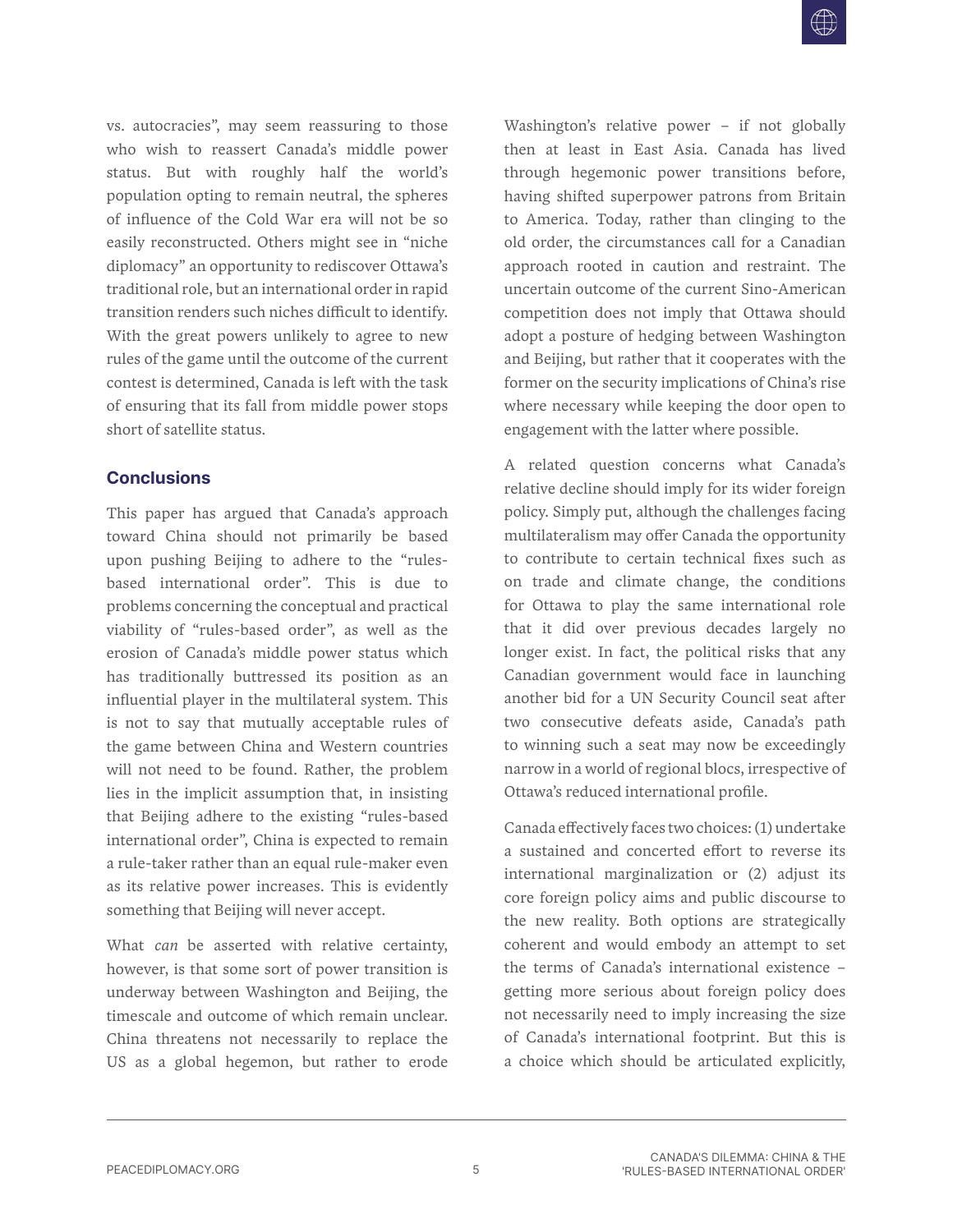avoiding jargonistic and vague expressions – such as Canada's supposed "role in the world", "who we are", or the need for Canadian "leadership" – in which both rising and established powers across the globe have little interest.

Continuing with the status quo approach, in which Ottawa pretends to remain a middle power and multilateral powerhouse despite being a secondary or even tertiary player on issues shaping the future of global order, would represent the worst of both worlds, offering Canada none of the benefits of a more targeted foreign policy. And while the latter option may be the most realistic of the two under the current circumstances, it will not be without its costs. Foreign policy has long served the purpose of furthering Canada's perceived distinctiveness from its southern neighbour. A departure from the image of Canada as a leading middle power would mark a change not only for the country's foreign policy but also for the identity-based discourse that it employs to foster a shared sense of national unity.

A strategy for addressing the China challenge can be effective only if it is nested within a broader understanding of the purpose of Canadian foreign policy. Rather than asking how Canada can save the rules-based international order from the threats facing it, which is an inherently reactive exercise, a more urgent and fundamental task is to identify – and, if necessary, reconceive – the scope of Canada's national interests in a changed (and still changing) world.